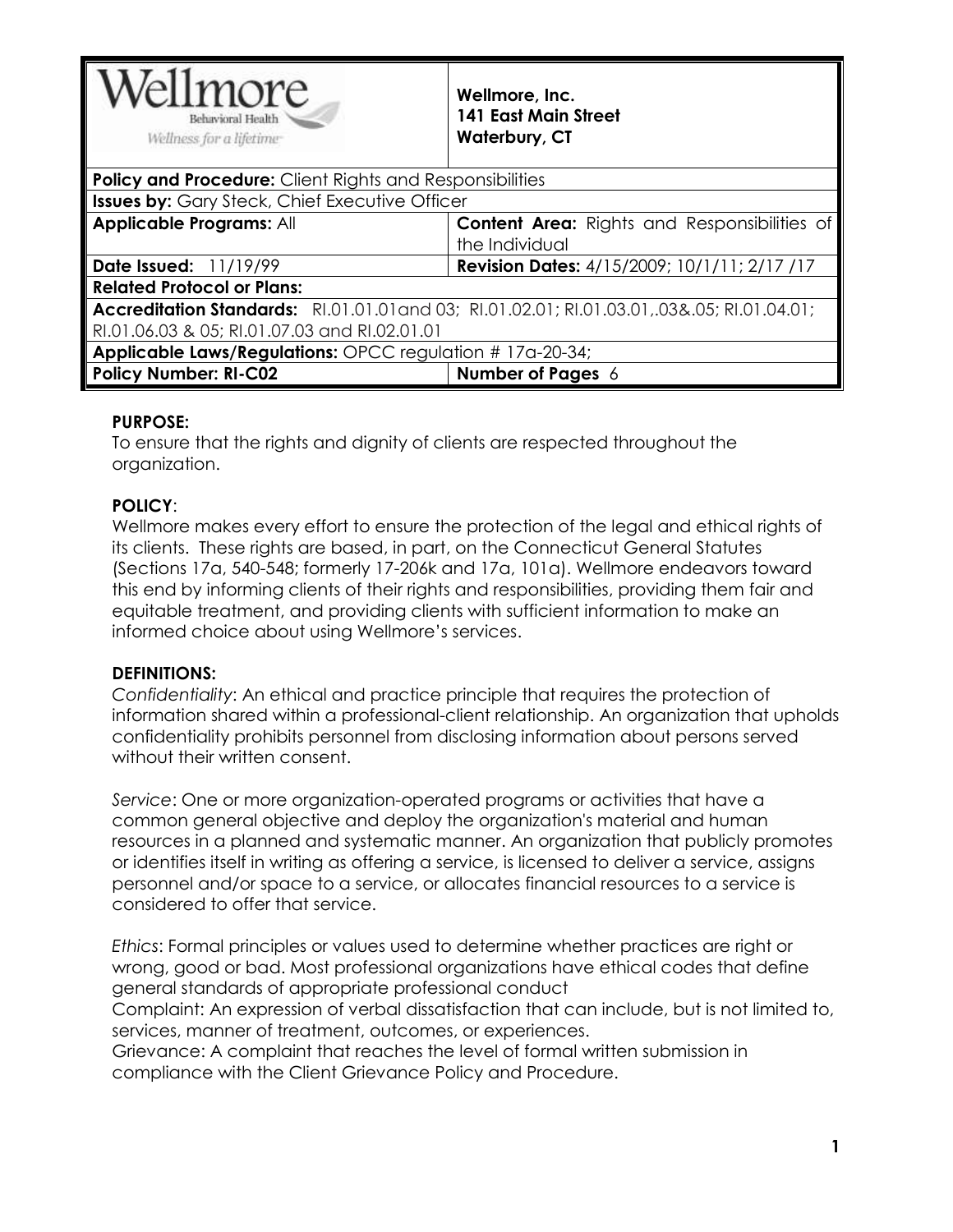

| <b>Policy and Procedure:</b> Client Rights and Responsibilities |                                                    |
|-----------------------------------------------------------------|----------------------------------------------------|
| Date Issued: 11/19/99                                           | <b>Revision Dates:</b> 4/15/2009; 10/1/11; 2/17/17 |
| Policy Number: RI-C02                                           | Number of Pages $6$                                |

## **PROCEDURE:**

- 1. Assigned staff are responsible to provide and explain the Wellmore Client Rights and Responsibilities document to the client and family at intake, such that they are provided every opportunity to fully understand their rights and responsibilities. In the case of literacy or vision challenged clients, this includes Wellmore staff reading the document to the client (in their primary language) prior to asking for their signature on the attestation document.
- 2. The assigned clerical staff will check for the completion of this process through presence of the signed and dated Client Receipt of Intake Documentation form received for placement in the client chart.
- 3. An enlarged "Client Rights and Responsibilities" document will be clearly posted (in Spanish and English) at all every Wellmore, Inc. facility.

# YOUR RIGHTS

You have the right to:

- 1. Culturally competent treatment
- 2. Proper respect and courtesy
- 3. Express and practice religious and spiritual beliefs
- 4. Freedom of choice and informed consent about service or treatment
- 5. Request information regarding the educational and professional background of the treating clinician or caregiver.
- 6. Participate in the treatment/service process
- 7. Review documentation of their care, treatment and services
- 8. Refuse any service, treatment or medication unless mandated by law or court order.
- 9. End services at any time without any moral, legal or financial obligation other than those already accrued.
- 10. Accessible written and oral communication tools if you have difficulty understanding or reading English.
- 11. Be informed about the consequences of your refusal of service, treatment or medications which can, under certain circumstances, result in discharge.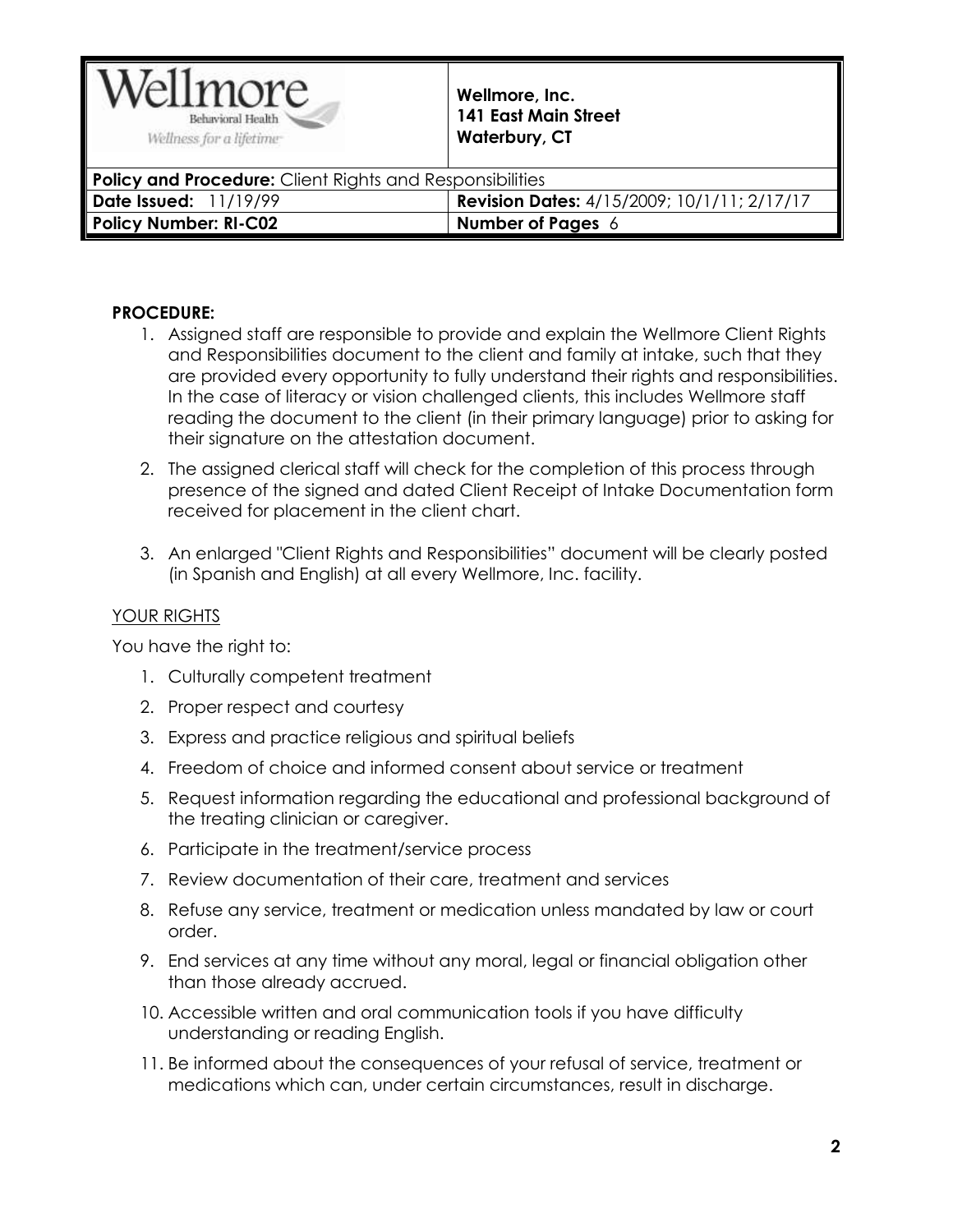

| しょうしょう スペース アイス・スペース 大学 こうしょうせい スペース・エー スペース・スペース アール・エー        |                                                    |
|-----------------------------------------------------------------|----------------------------------------------------|
| <b>Policy and Procedure:</b> Client Rights and Responsibilities |                                                    |
| Date Issued: 11/19/99                                           | <b>Revision Dates:</b> 4/15/2009; 10/1/11; 2/17/17 |
| <b>Policy Number: RI-C02</b>                                    | <b>Number of Pages</b> $6$                         |
|                                                                 |                                                    |

- 12. Information about your treatment in their records
- 13. Refuse to participate in any clinical studies or research
- 14. Choose to accept or reject any requests for participation in marketing or appreciation about services
- 15. Privacy and confidentiality as protected by Wellmore staffs' observance of laws about client privacy. Confidentiality will be maintained within certain limits under Connecticut Statutes and the federal Health Insurance Portability and Accountability Act (HIPAA) and CFR-42. Please refer to the Wellmore Notice of Privacy Practices for details. In accordance with CT Statute Section 17a-101a, Wellmore staff are mandated reporters and must report suspicions of child abuse or neglect to proper authorities.
- 16. Express differences and dissatisfaction with service, including the right to file grievances.
- 17. Have your interests take priority over the personal interests of staff, volunteers or direct service providers. Staff is required to excuse themselves from any work or decisions that present or may present a conflict of interest.
- 18. In addition, adult residential clients have the right to:
	- a. Communicate by sealed mail with any individual, group or agency, and to receive mail. Clients under the supervision of the Connecticut Department of Corrections may not send/receive mail to correctional institutions.
	- b. Make and receive telephone calls and have a telephone made accessible to you for your use.  $\square$
	- c. Receive visitors at the times indicated, as long as the visitors are appropriate to the purpose of the program. Clients under the supervision of the Connecticut Department of Corrections are allowed visitation by visitors approved by DOC only. Such visitors' lists may be modified every sixty (sixty) days or as dictated by the DOC.
	- d. Be visited by your clergy, lawyer or physician.
	- e. Clients in the children's group homes will have access to phone and mail as detailed in the program protocol provided at admission.

# YOUR RESPONSIBILITIES

It is your responsibility to:

1. Treat everyone with respect and courtesy including clients, staff and guests of Wellmore.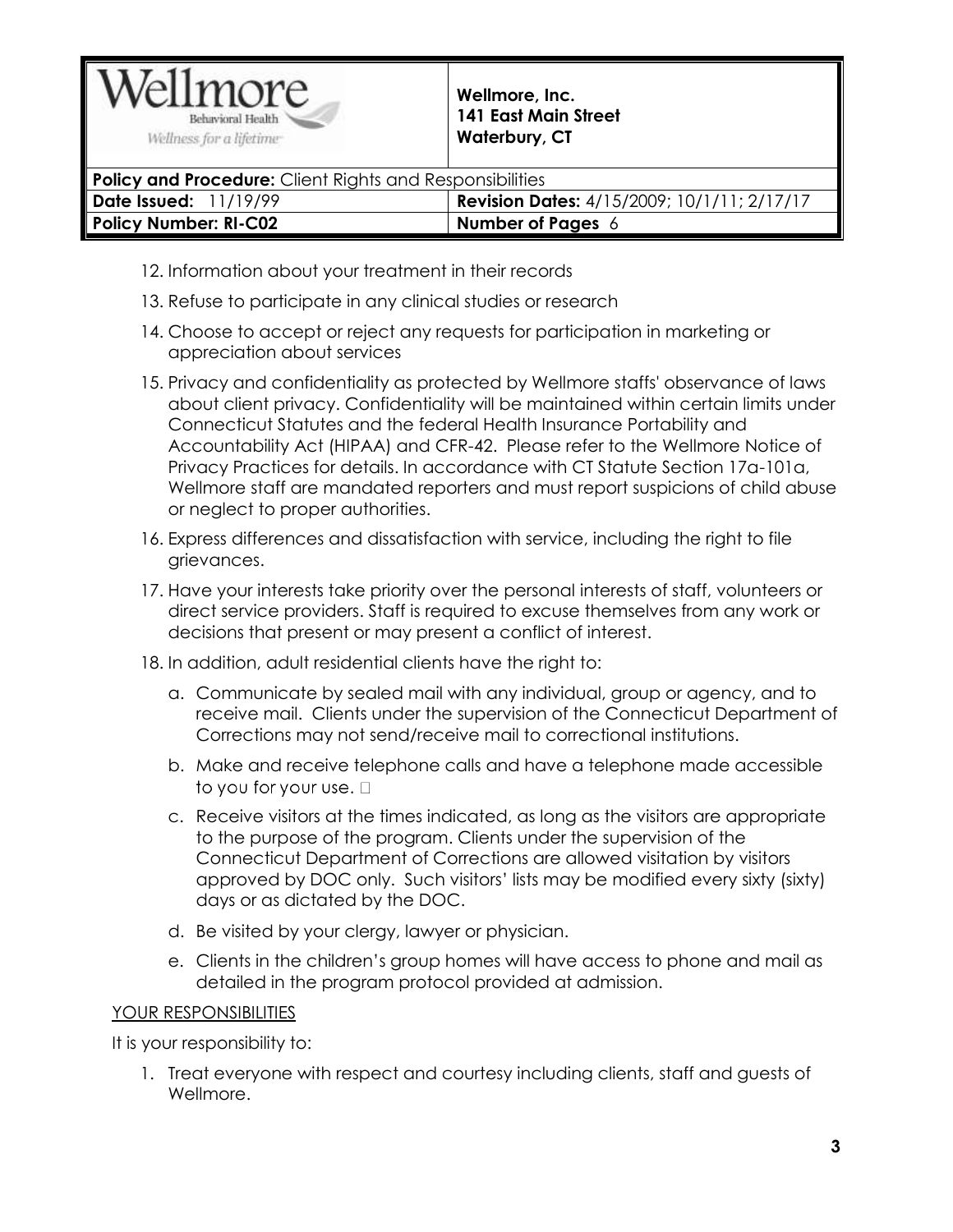

| <b>Policy and Procedure:</b> Client Rights and Responsibilities |                                                    |
|-----------------------------------------------------------------|----------------------------------------------------|
| <b>Date Issued: 11/19/99</b>                                    | <b>Revision Dates:</b> 4/15/2009; 10/1/11; 2/17/17 |
| Policy Number: RI-C02                                           | Number of Pages $6$                                |
|                                                                 |                                                    |

- 2. Cooperate with reasonable, service-related requests of Wellmore staff at all times.
- 3. Be on time/present for your sessions/therapy/treatment and that you give at least twenty-four hours' notice if and/or when you need to cancel an appointment. If you miss or cancel two (2) outpatient appointments (unless there is a medical or family emergency), Wellmore may choose to close your case and/or not schedule further appointments.
- 4. Have insurance and payment information available at appointments, as appropriate. Payment is due at each visit, if applicable.
- 5. Speak to and behave toward clients, staff and guests of Wellmore in a polite, calm, gentle and constructive way.
- 6. Respect the confidentiality of other people who use Wellmore services and premises.
- 7. Supervise your child (or family members) if/when they are on Wellmore property at all times. Guardians of minor clients must be present at the treatment/service site and ready to take charge of your child before s/he comes out from her/his appointment.
- 8. Make arrangement for your child's arrival and departure (including transportation) to Wellmore if you are not with them yourself.
- 9. Be sober while on Wellmore property and/or while participating in any program of Wellmore.
- 10. Actively participate in treatment/services/therapy with Wellmore. The best results come from a true partnership between our staff and parent/caregivers
- 11. Provide all information that is important to assist us in providing services. It is expected that all information provided by you is truthful.
- 12. Provide Wellmore and Wellmore staff with feedback regarding your experience(s) with our services. We need to know how you feel about the job we are doing and cannot possibly improve our services without your honest and timely opinion of our performance. Please feel free to share such information with your Wellmore therapist/caregiver, manager, director, division Vice President or the Chief Executive Officer at any time (via telephone or in writing if you prefer).
- 13. NOT carry weapons while engaging in Wellmore services.
- 14. NOT engage in any unlawful activities and/or behaviors while accessing Wellmore services. These include, but are not limited to: